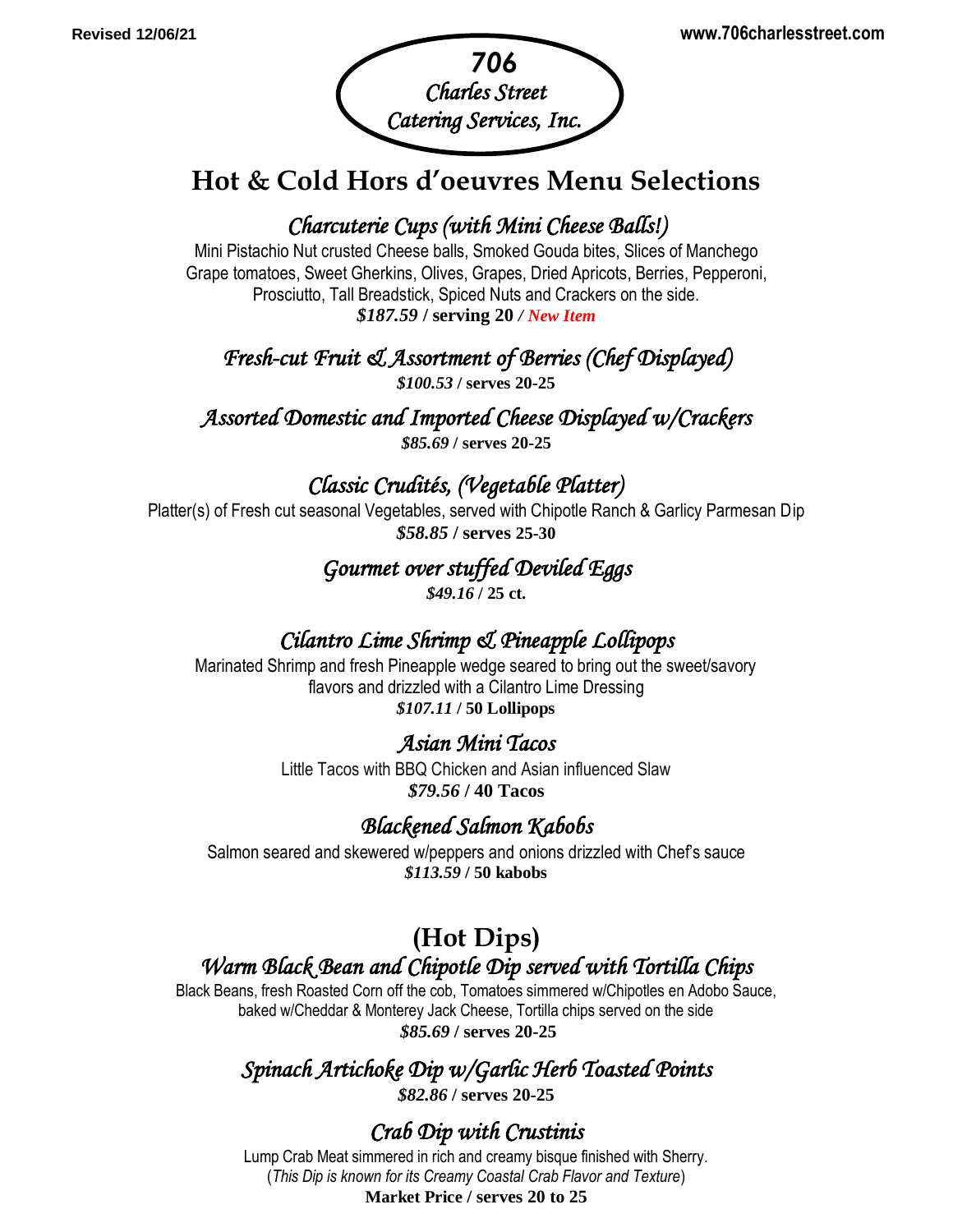# **Revised 12/06/21 Hot Hors d'oeuvres Menu Selections (Cont'd)** *P.2*

#### *Fruit Kabobs*

*\$74.75* **/ 25 Kabobs** */ New Item*

#### *Tomato Basil Bruschetta*

Fresh diced tomatoes, chiffonade of fresh basil and roasted garlic served with herb crustinis *\$81.21* **/ serving 50**

## *Quesadillas Festival – Beef, Chicken and/or Vegetarian*

Ground seasoned Beef, Mexican rubbed Chicken, diced or sliced vegetables and cheese can be stuffed into grilled quesadillas! Choose from 3 options: beef, chicken and vegetarian. *Served with our Sour Cream Chipotle Dip \$80.27* **/ serves 25-30** */ New Item*

## *Teriyaki Flank Steak Skewers*

Flank Steak marinated in Chef's Asian Blend, low temperature grilled to achieve optimal tenderness, constantly based with homemade Teriyaki Glaze *\$155.14* **/ 50 skewers**

## *Miss Maggie's Savory/Spicy Chicken Wings*

Roasted Chicken Wings seasoned with a "706" fresh herbs and spice rub *\$88.06 /* **50 pcs.**

## *Smoked Lemon Pepper, BBQ Jerk and/or Fried Chicken Wings*

*\$105.67 /* **60 pcs.** */ New Item*

## *Lowcountry Crab Cakes*

100% Crab (\*No bread filler) & caramelized Holy Trinity, (Onions, Green Bell Peppers and Celery), seared and finished in the oven, served with a side of *"706"Signature Sauce* **Market Price** */ 20* **-** *2 oz. Crab Cakes \*(No bread filler) / New Item*

*Grilled Lamb Chops crusted w/Fresh Herbs & Garlic* 

*\$146.74* **/ 20 chops**

#### *Jamaican Patties*

Beef, Chicken or Vegetable Cocktail Patties *\$50.57* **/ 24 patties**

#### *Antipasto Squares*

Parmesan Croissant crust, filled w/Black Forest Ham, Pepperoni, Provolone, Mozzarella, Cheese and Pepperoncini Peppers *\$96.70* **/ 48 bite size squares**

> *Chipotle Beef Empanadas w/ Monterey Cheese \$56.50***/ 25 ct.**

*Sautéed Vegetable-Stuffed Empanadas \$42.25* **/ 25 ct.**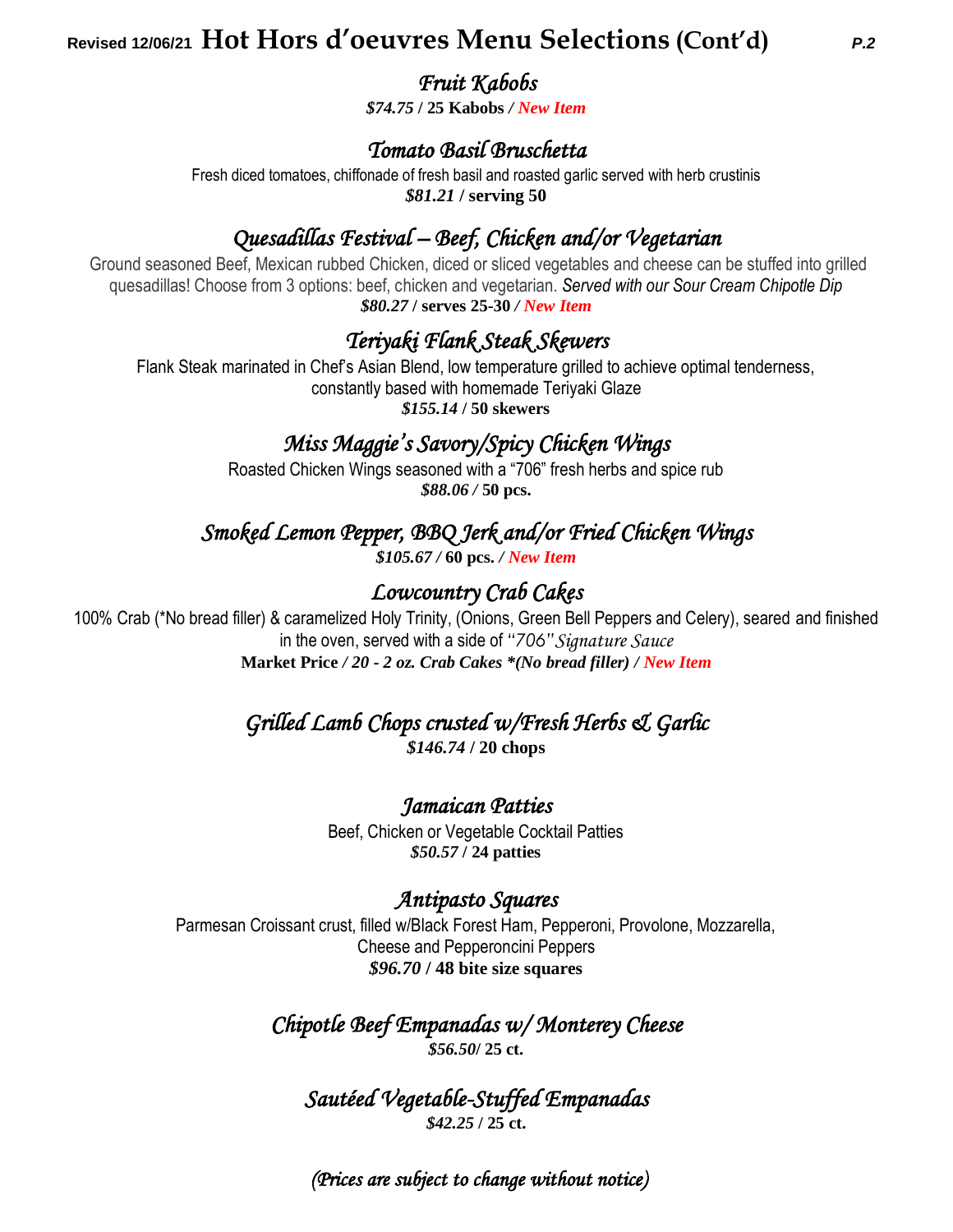# **Revised 12/06/21 Hot Hors d'oeuvres Menu Selections (Cont'd)** *P.3*

*Hawaiian BBQ Turkey Skewers* 

Seared petite ground Turkey patty skewered w/fresh cut pineapples and sweet peppers drizzled w/*Plum BBQ Sauce \$55.32 / 25* **Skewers**

## *Shrimp & Grits "De True Gullah / Geechee Style"*

I've seen my Grandmother make this dish for breakfast and dinner as a child. Here's what I saw: Seasoned seared shrimp, smoked sausage, tomatoes, celery, peppers & onions, (optional chopped bacon) over creamy grits. *\$188.06* **/ serves 25**

# *Polynesian Pineapple Chicken Kabobs*

 Grilled Chicken breasts cutlets, Pineapple Chunks, Peppers and Onions with mildly spicy Chili Polynesian sauce *\$63.45* **/ serving 25** 

## *Lowcountry Boil Kabobs - "the Super Bowl LIII Choice"*

A southern classic, capturing good old Lowcountry cookin' and charm. Delicate shrimp with robust andouille sausage, paired with a roasted new potato and onion brushed with Old Bay butter *\$68.86* **/ 25 Kabobs**

## *Korean BBQ Chicken Satay*

A succulent strip of chicken tenderloin, interwoven with a colorful array of pickled cucumbers and red and yellow bell peppers, marinated in a traditional Korean Galbi BBQ sauce, *\$53.26* **/ 25 Satay skewers**

## *Cherry Tomato, Fresh Basil & Mozzarella Kabobs*

Drizzled with our very own Balsamic Syrup Drizzle *\$50.03* **/ 25 pcs.**

#### *Grilled Marinated Vegetable Kabobs*

*\$49.90* **/ 25 kabobs** */ New Item*

## *BBQ Jerk Chicken Skewers*

Served with Plantains *\$55.03* **/ 25 skewers**

## *Bacon Wrapped Chicken Lollipop w/Apricot BBQ Sauce*

Chicken drumsticks are seasoned with a homemade BBQ rub, wrapped in bacon, and slow smoked for maximum flavor and juiciness. Accented with our Apricot BBQ Sause *\$69.94* **/ 25 lollipops**

## *Chicken Satay Skewers Beef Satay Skewers*

Chicken breasts with mildly spicy Thai peanut sauce served with plum ginger sauce  *\$44.10* **/ 25 Satay skewers** *\$47.08* **/ 25 Satay skewers**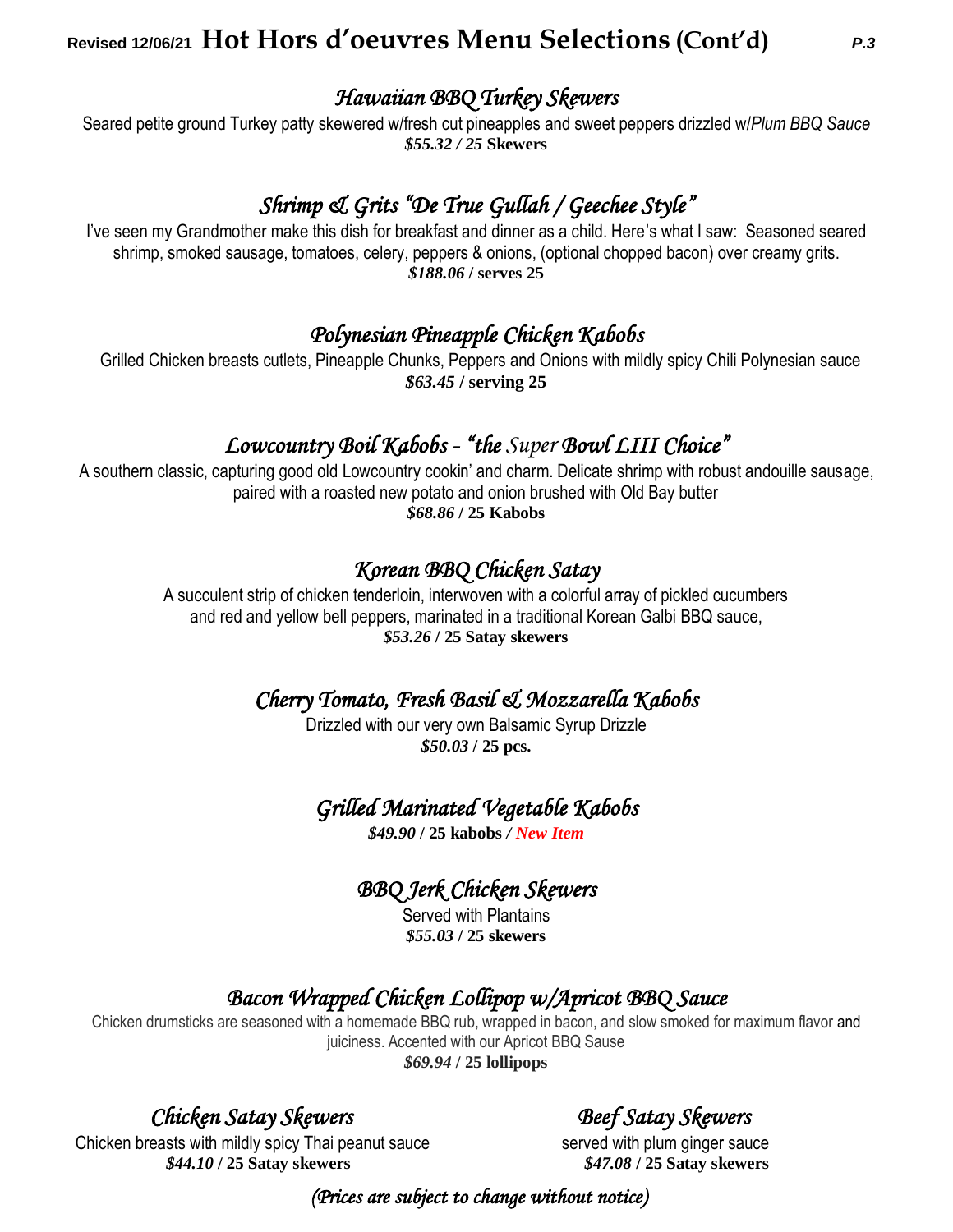## **Revised 12/06/21 Hot Hors d'oeuvres Menu Selections (Cont'd)** *P.4*

#### *Oowee - Meatballs Your Way - (One Flavor per order, please)*

Teriyaki, Swedish,BBQ or Mushroom Stroganoff w/Sautéed Onions *\$56.14* **/ serves 15-18**

#### *Chef Jacques' Chicken Tenders w/Honey Mustard*

Marinated Chicken Tenders with Chef's Own delightful combination of Herbs and Seasoning *\$87.69* **/ 50 tenders**

#### *Grilled Rosemary Chicken Tenders with a Cranberry Aioli*

Rosemary/Garlic marinated Chicken tenders, grilled slowly to achieve optimal tenderness *\$87.69* **/ 50 tenders**

#### *Cajun Andouille Sausage Puffs*

Robust andouille sausage, Smoked Gouda, Gruyere Cheese and caramelized onions baked in Puff Pastry *\$87.68* **/ 50 Puffs**

#### *Quiche Petit*

Broccoli & Cheddar or Lorraine (bacon, Swiss cheese & onion) *\$59.88* **/ 48 pcs.**

#### *Spanakopita*

Greek in origin, this triangular Puff Pastry is filled with Spinach, Onions & Feta Cheese *\$72.97* **/ 50 pcs.**

#### *Candied Bacon Wrapped Smokies*

*\$120.16* **/ serves 55 to 60 (3 per)** */ New Item*

## **(Salads)**

*Curried Chicken Salad w/Grapes & Almonds Bruschetta* 

*\$72* **/ 25 servings** */ New Item*

 *Green Salad with Candied Pecans & Slices of Mango* 

Drizzled with our very own Balsamic Vinaigrette Dressing *\$94.16* **/ serves 25 to 28**

#### *Cajun Shrimp & Chicken Pasta Salad*

Pasta Shells, Lowcountry marinated Shrimp and Blackened Chicken Breast combined with Tomatoes, Celery, Green & Red Onions all tossed in a bold and slightly Spicy Island Dressing *\$146.86* **/ serves 25 to 28** */ New Item*

#### *Greek Pasta Salad with Chef's House Greek Dressing*

Pasta Shells, Cucumbers, Tri-Peppers, Red Onions, Celery, Green & Black Olives, Roma Tomatoes, Oregano and Feta Cheese served with Chef Prepared Greek Dressing *\$90.73 /* **serves 25 to 28**

#### *Creamy Pasta Primavera Salad*

Pasta, Broccoli, Squash, Grape Tomatoes, Olives, Parmesan Cheese and Green Onions all tossed in a Creamy Ranch Dressing *\$80* **/ serves 25-30**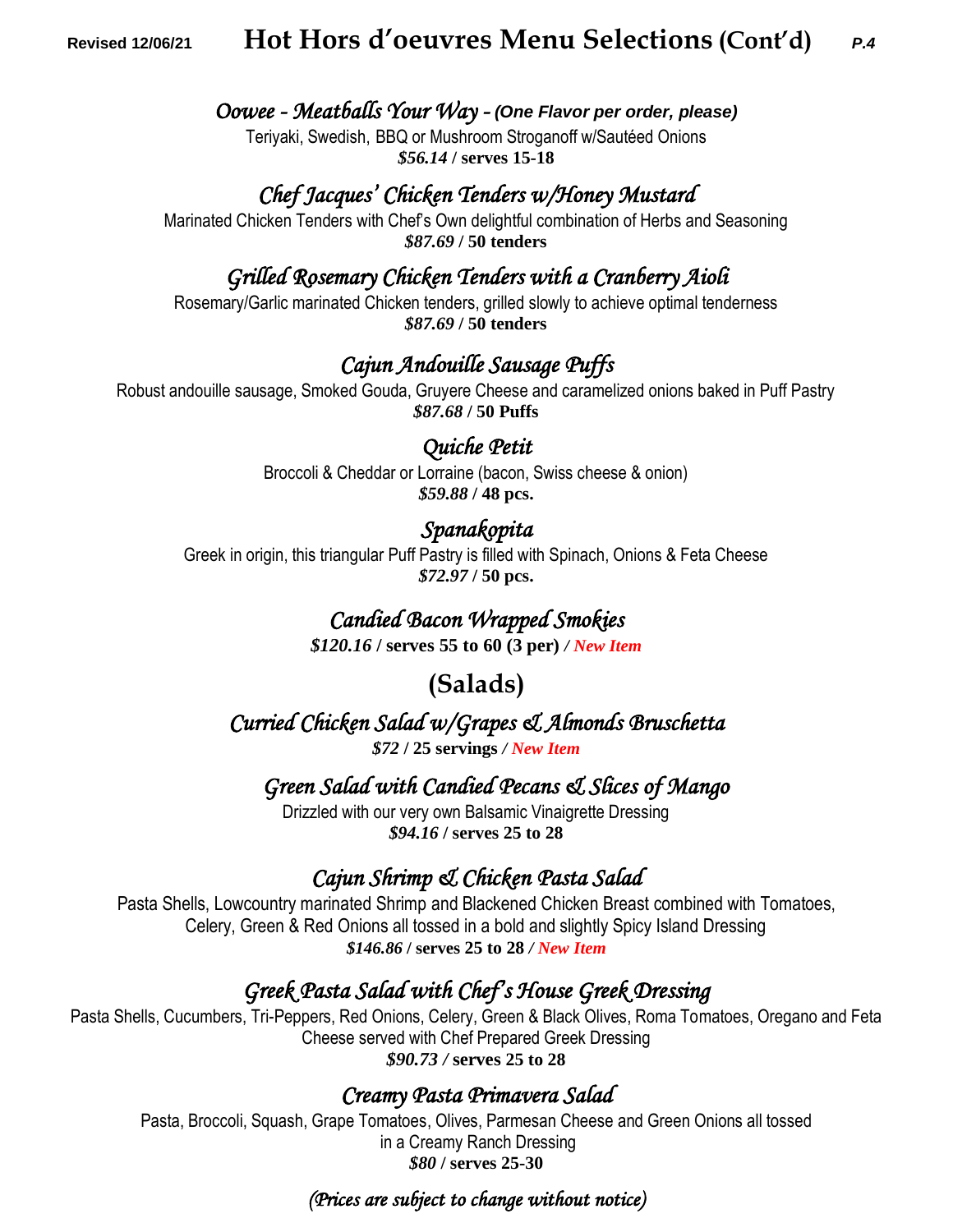# **Revised 12/06/21 De Sandwich & Sublets Shop** *P.5*

## *Blackened Chicken Breast Cutlets w/Herb Crusted Rolls*

Cajun marinated Chicken Breast Cutlet, seared and finished in the oven to obtain optimal tenderness served with spicy Signature Sauce *\$73.73* **/ serves 24 – (Served Hot)**

# *In-House Roasted Turkey, Carrots, Celery & Onions served w/Herb Crusted Rolls*

Carved Turkey seasoned with the balance of Lowcountry influence of Herbs and Spice served with a side of cranberry relish mayo and spicy mustard *\$92.16* **/ serves 24 – (Served Hot)** */ New Item*

*Pulled Pork Sliders w/Chef Jacques' BBQ Sauce* 

*\$75.24* **/ serves 24 – (Served Hot)**

## *Turkey Parmesan Meatball Sliders (Served Hot)*

Hand rolled Turkey Meatballs, baked with our homemade Marinara Sauce, covered with Mozzarella and parmesan Cheese, served w/Buttered Rolls *\$119.35* **/ serves 30**

*Roasted Chicken Salad on Petit Croissant* 

*\$97.46* **/ 24 pcs.**

## *Italian Sublets*

Toasted, Herb crusted French bread, Ham, Hard Salami, Pepperoni, Provolone Cheese, Lettuce, Tomatoes, Onions and Italian Dressing *\$94.06* **/ 24 sublets** */ New Item*

# *The "Fick" Special Sublets (Served Hot) - "a must try"*

Toasted, Herb crusted French bread, Roast Beef, Smoked Turkey, Bacon w/melted Provolone Cheese and a side of Chef's original *"Fick"* Sauce for Dipping *\$94.06* **/ 24 sublets**

# *Fried Fish Sublets (Served Hot)*

Sea Island fried Whiting on French bread, accompanied with green leaf lettuce, sliced tomatoes, red onions and our *"Signature"* Sauce for Dipping *\$100* **/ 24 Whiting sublets**

# *Italian Beef Meatball Sliders (Served Hot)*

Meatballs simmered in Chef's Marinara sauce, mozzarella and Parmesan cheese melted to bring the flavors together inside freshly baked rolls *\$87.01* **/ 24 sliders**